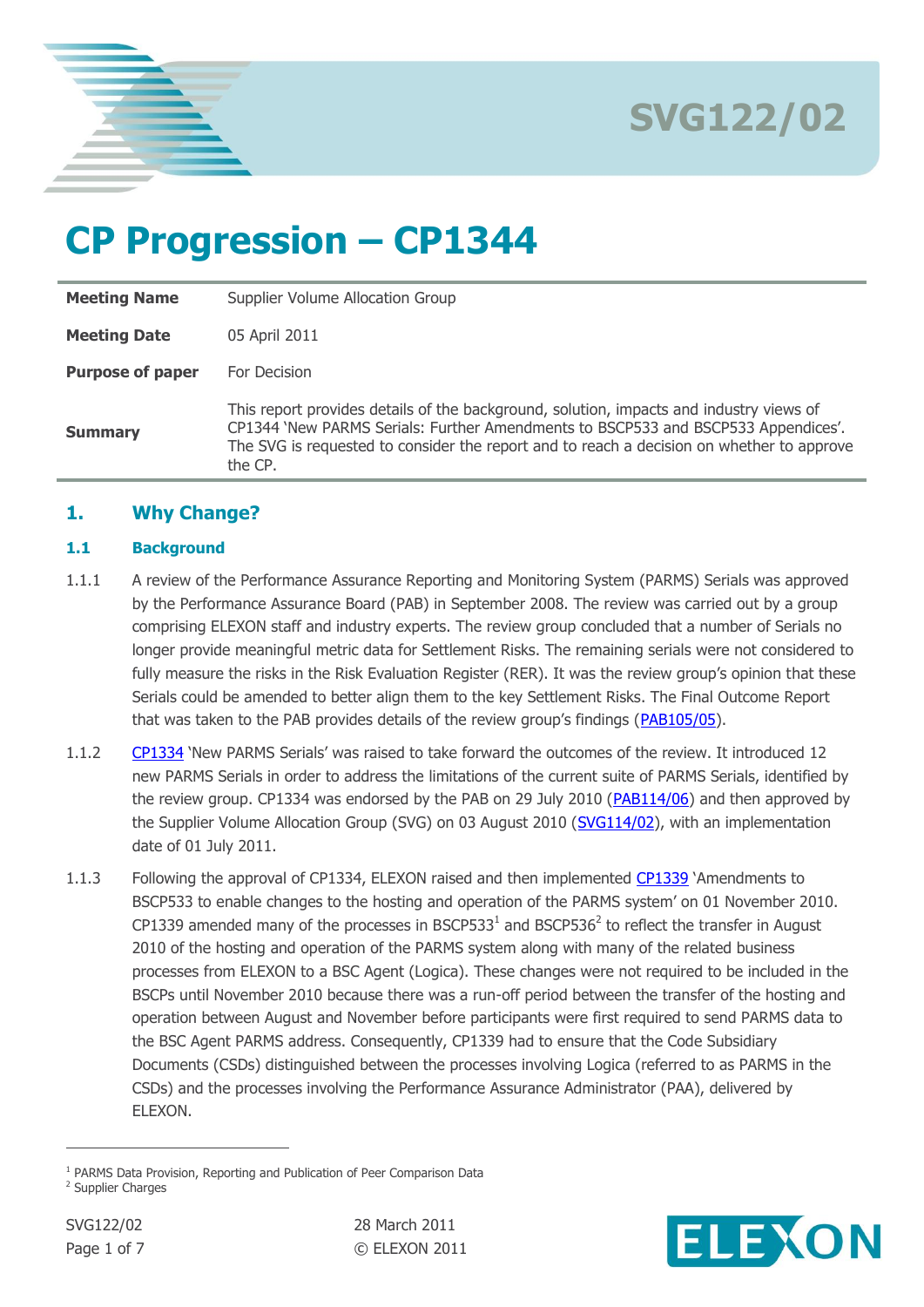



#### 1.2.1 CP1334

- 1.2.2 While carrying out the necessary activities to implement CP1334 on 01 July 2011, we have identified a number of inconsistencies, typographical errors and issues with the wording of the appendices to BSCP533:
	- Appendix A: "PARMS Data File Formats"
	- Appendix B: "PARMS Calculation Guidelines"
	- Appendix C "PARMS Data File Formats and Calculation Guidelines for Obsolete PARMS Serials"

#### 1.2.3 CP1339

- 1.2.4 Following the implementation of CP1339 on 01 November 2010, we have identified errors in BSCP533 and Appendices where there were incorrect references to "PAA", which should instead be:
	- "PARMS" (where the reference is to the PARMS system or operator); or
	- 'BSC Service Desk'.
- 1.2.5 The materiality of these changes are low. For example for form  $F533/05^3$  we have rarely received such forms in the past; however, the form requires updating to improve its usability. Other changes are required to clarify the activities carried out by PARMS or the BSC Service Desk.

# **2. Solution**

- 2.1 CP1344 "New PARMS Serials: Further Amendments to BSCP533 and BSCP533 Appendices" was raised on 28 January 2011. It proposes to address the issues in BSCP533 and Appendices, identified following the approval of CP1334 and the approval and implementation of CP1339.
- 2.2 CP1344 will amend BSCP533 as follows:
	- 1. Section 3.1.2, the sender of the acknowledgement of receipt to the data provider will be changed from PAA to BSC Service Desk.
	- 2. Section 3.1.3 will be created to clarify that PARMS will log the details of the Standing Data.
	- 3. Section 3.3.1 will be amended to change reference from PAA to PARMS.
	- 4. Section 3.7 will be amended to:
		- a. change references from PAA to PARMS, where it refers to the PARMS system or operator
		- b. change references from PAA to BSC Service Desk, who will be the recipient of the F533 form
		- c. include new steps and make other amendments to provide clarity on activities carried out by PARMS
	- 5. Form F533/05 will be amended to replace references to PAA with BSC Service Desk.
- 2.3 CP1344 will also amend BSCP533 Appendices A, B and C to correct the CP1334 and CP1339 redlining errors and clarify inconsistencies following an ELEXON review and discussions with industry participants.

 $\overline{a}$ 



<sup>&</sup>lt;sup>3</sup> Supplier Validation Response (Supplier Agent submitted data)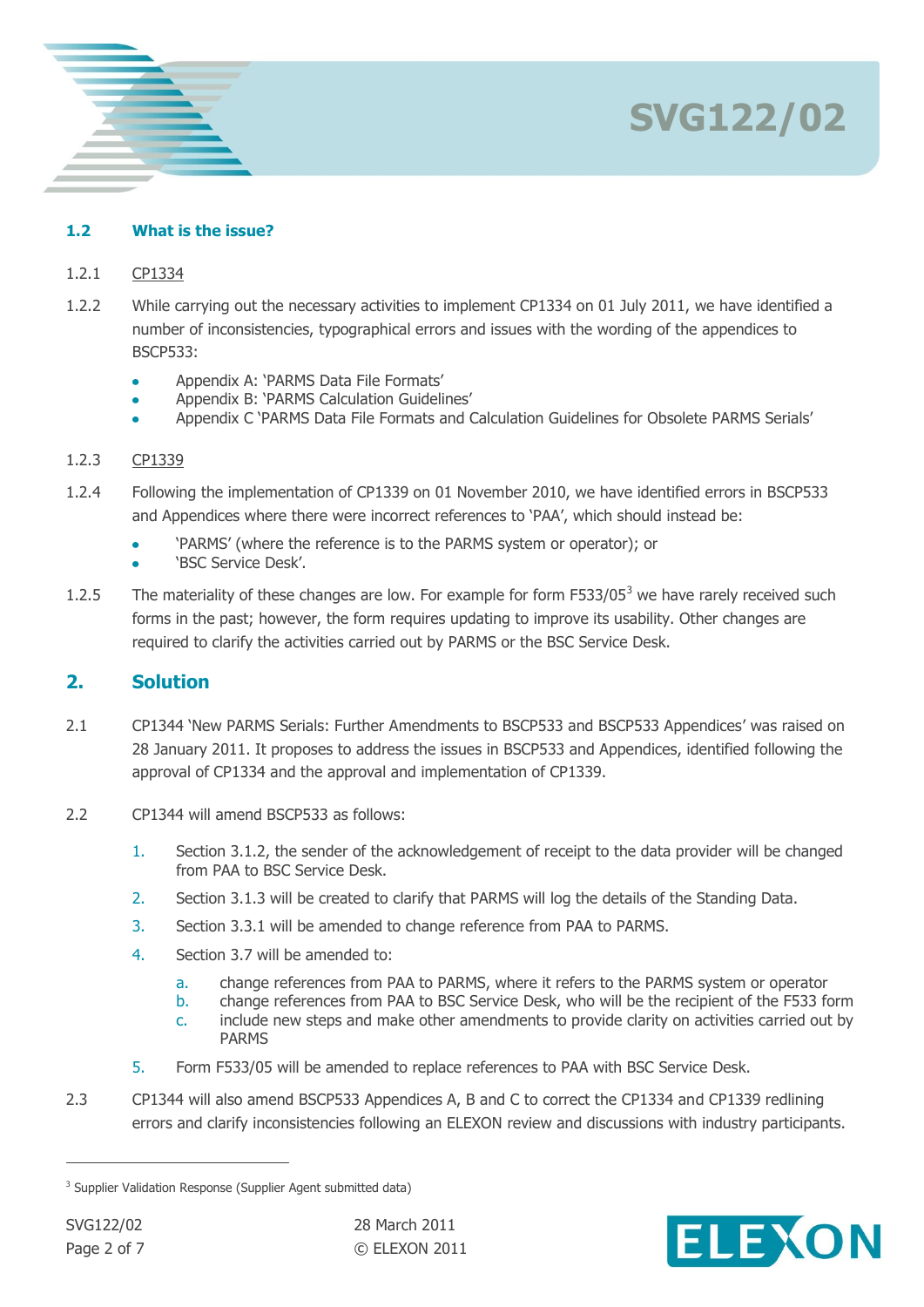

# **3. Industry Views**

- 3.1 CP1344 was issued for participant Impact Assessment via CPC00692. We received 10 responses of which 8 agreed and 2 were neutral.
- 3.2 The breakdown of responses is shown in the following table and the full collated participant responses to CP1344 are available on the ELEXON website [here.](http://www.elexon.co.uk/Pages/CP1344.aspx)

| <b>Respondent Role</b>                                                              |     | <b>Respondent Support</b> |                         |  |
|-------------------------------------------------------------------------------------|-----|---------------------------|-------------------------|--|
|                                                                                     | Yes | <b>No</b>                 | <b>Neutral</b>          |  |
| <b>LDSOs</b>                                                                        | 0   | 0                         |                         |  |
| DC/DA/MOA                                                                           |     | $\Omega$                  | 0                       |  |
| <b>Suppliers</b>                                                                    | つ   | $\Omega$                  | 0                       |  |
| Mixed (i.e. two or more of Supplier, Generator, Trader, Party agent or Distributor) |     | $\Omega$                  | 0                       |  |
| <b>Total</b>                                                                        | 8   | 0                         | $\overline{\mathbf{z}}$ |  |

- 3.3 Of the respondents who supported the change, 8 agreed that the CP provides clarity around the new serials that CP1334 will bring into effect. Respondents indicated that there would be no additional cost or added timescales provided that CP1344 is implemented at the same time as CP1334 on 01 July 2011.
- 3.4 As part of the industry impact assessment, we sought feedback on areas that parties would like to see covered in the supporting PARMS Serials guidance documentation that we are currently drafting. We received some responses which will feed into the drafting process. The comments primarily concerned providing guidance around the circumstances when erroneous flows may be sent.
- 3.5 One respondent commented that they would like to see greater guidance around the HM14 serial, because MOAs" performance maybe adversely affected by delays out of their control. They went on to clarify that:
- 3.6 "The clock starts on this serial once a fault has been identified and stops once the results of the fault investigation have been sent to the Supplier/HHDC. However, there may be a delay between the fault being identified and it being reported to the Meter Operator which would impact the Meter Operator's ability to respond to the investigation within 15 working days."
- 3.7 We spoke to the respondent and discussed that it was more beneficial to cover these circumstances as part of the guidance documents, to which they agreed.

#### **3.8 Comments on the Proposed Redlining**

3.8.1 We received some comments identifying typographical errors in the drafting, which are listed in the table below. During discussions with one respondent, we agreed that some of the explanation text would

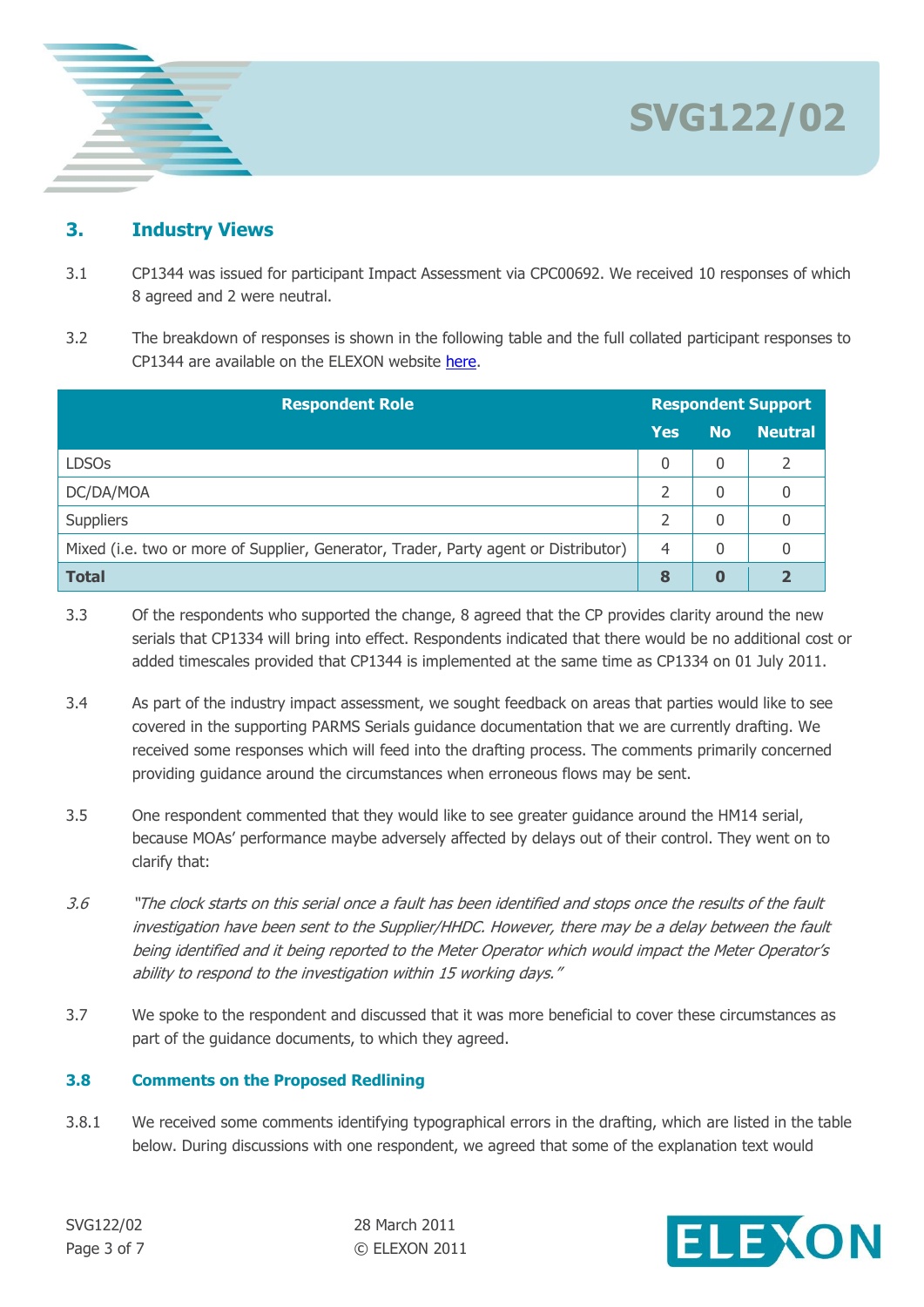

benefit from a few further clarifications. The clarifications are still all very minor in nature and are listed in the table below. The additional revisions have also been highlighted in BSCP533 Appendix B.

**SVG122/02**

3.8.2 The comments on the redlining and how we proposed to address them are described in the table below.

| <b>Redline Comments</b>                       |                                                                                                           |                                                                                                                                                                                                                                                                                                                                                                                                             |                                                                                                                                                                                                                                                                                                                                                                                                                 |  |  |
|-----------------------------------------------|-----------------------------------------------------------------------------------------------------------|-------------------------------------------------------------------------------------------------------------------------------------------------------------------------------------------------------------------------------------------------------------------------------------------------------------------------------------------------------------------------------------------------------------|-----------------------------------------------------------------------------------------------------------------------------------------------------------------------------------------------------------------------------------------------------------------------------------------------------------------------------------------------------------------------------------------------------------------|--|--|
| <b>Organisation</b>                           | <b>Doc Name</b><br>and<br><b>Location</b>                                                                 | <b>Comment</b>                                                                                                                                                                                                                                                                                                                                                                                              | <b>ELEXON recommendation</b>                                                                                                                                                                                                                                                                                                                                                                                    |  |  |
| <b>TMA Data</b><br>Management                 | <b>BSCP533</b><br>Appendix B,<br>Page 9                                                                   | "Erroneous flows must still be submitted<br>against for those Serials which measure<br>timeliness. This is because even if it was<br>erroneous the sending of the data flow<br>should still not be late"<br>Suggest: Erroneous flows must still be<br>submitted for those Serials measuring<br>timeliness. This is because even if it was<br>erroneous, the sending of the data flow<br>should not be late" | Agree, wording should be revised as<br>suggested<br>Erroneous flows must still be<br>submitted against for those Serials<br>which measuringe timeliness. This is<br>because even if it was erroneous, the<br>sending of the data flow should still<br>not be late.                                                                                                                                              |  |  |
| Accenture (on<br>behalf of<br>Scottish Power) | <b>BSCP533</b><br>Appendix A,<br>Front page                                                               | The Date should be updated from 1<br>November 2010 to 01 July 2011                                                                                                                                                                                                                                                                                                                                          | Change to correct version control will<br>be made                                                                                                                                                                                                                                                                                                                                                               |  |  |
| Accenture (on<br>behalf of<br>Scottish Power) | <b>BSCP533</b><br>Appendix A,<br>Page 2                                                                   | The Date should be updated from 1<br>November 2010 to 01 July 2011                                                                                                                                                                                                                                                                                                                                          | Change to correct version control will<br>be made                                                                                                                                                                                                                                                                                                                                                               |  |  |
| ELEXON/npower                                 | <b>BSCP533</b><br>Appendix<br>B:<br>$-HM11-$<br>Page 41<br>$- NM11 -$<br>Page 58<br>$- NM12 -$<br>Page 63 | "If a D0139 has been received informing<br>NHHDCs that the Metering System is de-<br>energised, it should be included." This<br>gives the impression that we also need<br>to report on D0139s being received,<br>however I think what is trying to be said<br>is not to exclude de-energised sites<br>from the report. If correct what about<br>energised, status and erroneous D0139?                      | The D0139 was included to explain<br>how a Supplier may have come to<br>know about the Energisation Status<br>without having received a D0150.<br>However, this adds confusion and is<br>immaterial given that both energised<br>and de-energised MPANs need to be<br>included in these serials. We<br>recommend the following revision:<br>If a D0139 has been received,<br>informing NHHDCs that the Metering |  |  |
|                                               | $- NM12 -$<br>Page 98                                                                                     |                                                                                                                                                                                                                                                                                                                                                                                                             | System is de-energised, it should be<br>included in reporting. Both energised<br>and de-energised MPANs should be<br>reported against.                                                                                                                                                                                                                                                                          |  |  |
| ELEXON/npower                                 | <b>BSCP533</b><br>Appendix B<br>$- NM11 -$<br>Page 59                                                     | Also clarification regarding exclusions<br>from submissions section it makes<br>reference to checking the D0152 to see<br>if the Measurement Class is UMS but                                                                                                                                                                                                                                               | In the case of the redlined text, the<br>J0082 Measurement Class ID can also<br>be found in the D0052 flow which an<br>NHHDC might receive from the                                                                                                                                                                                                                                                             |  |  |

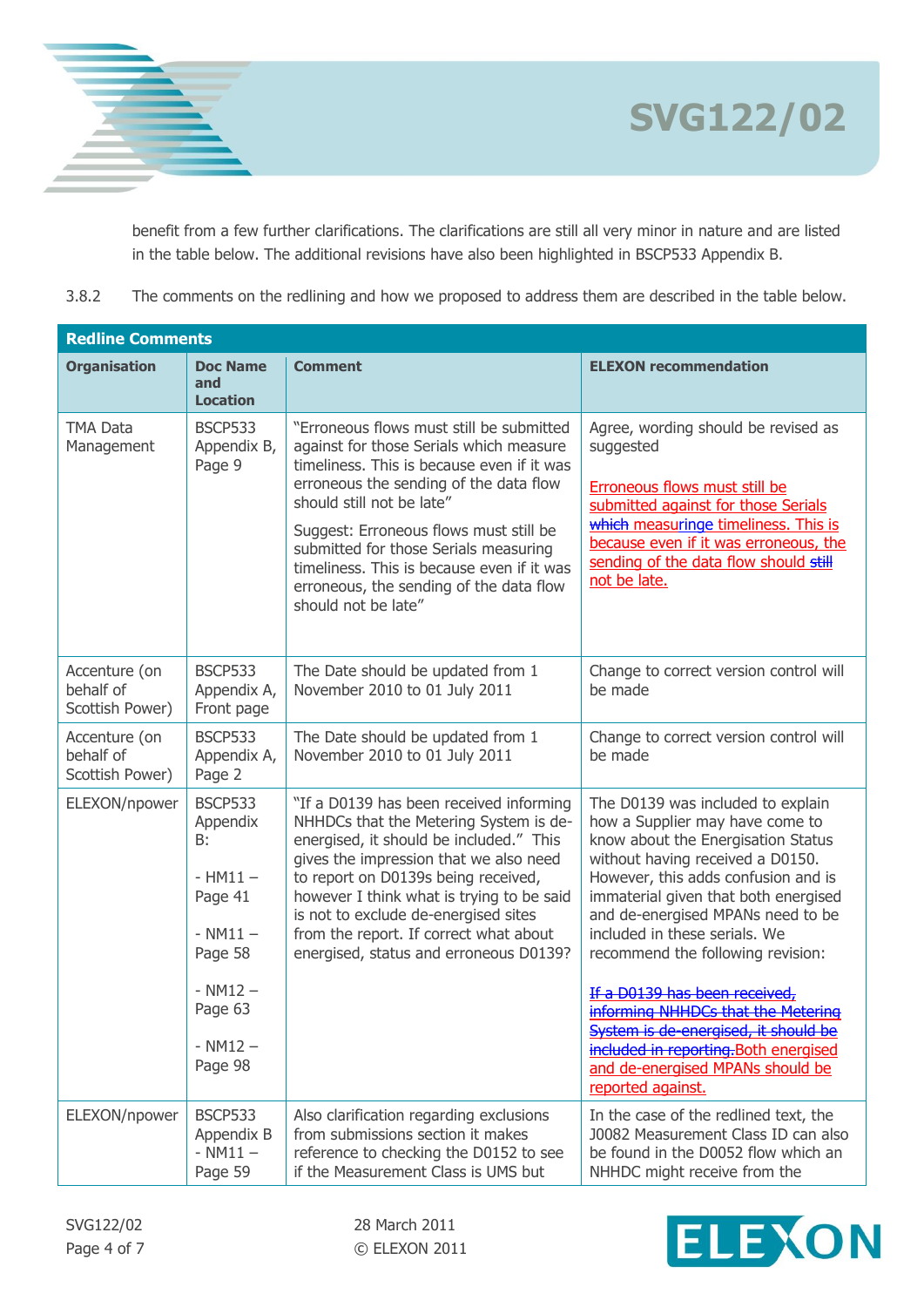

|               | $- NM12 -$<br>Page 65                        | only MPANs which have been through a<br>CoA will have a D0152 so this will not<br>be possible to check for all.                                                                                                                                                                     | Supplier or UMSO. The guidance could<br>use a bit of clarification and<br>recommend the following revision in<br>order to cover more scenarios than the<br>D0152 will cover:<br><b>Unmetered Supply (UMS) Metering</b><br>Systems should be excluded from<br>reporting, as no MTDs will be required.<br>The J0082 Measurement Class ID flag<br>in the D0152 or D0052 will indicate to<br>the NHHDC that its newly appointed<br>Metering System is UMS. |
|---------------|----------------------------------------------|-------------------------------------------------------------------------------------------------------------------------------------------------------------------------------------------------------------------------------------------------------------------------------------|--------------------------------------------------------------------------------------------------------------------------------------------------------------------------------------------------------------------------------------------------------------------------------------------------------------------------------------------------------------------------------------------------------------------------------------------------------|
| ELEXON/npower | <b>BSCP533</b><br>Appendix<br>B:<br>$- NM12$ | Purpose of serial - Why is D0148<br>crossed out? Unable to measure<br>change. NM12 redlining has removed<br>reference to D0148 being received but it                                                                                                                                | Agree, the crossing out of D0148 has<br>been removed.<br>See re-instated 'D0148' below:                                                                                                                                                                                                                                                                                                                                                                |
|               | Page 62<br>NM12 -<br>Page 97                 | still makes reference to it in the "What<br>will Non Half Hourly Data Collectors<br>have to do to submit the data?" The<br>additional redlining has introduced more<br>confusion for this serial.                                                                                   | Missing is to be considered as when a<br>D0155/D0148 (as applicable) has<br>been received, but no associated<br>D0150 received.                                                                                                                                                                                                                                                                                                                        |
| ELEXON/npower | <b>BSCP533</b><br>Appendix B                 | Purpose of serial - Why is D0148<br>crossed out? Unable to measure                                                                                                                                                                                                                  | Agree, the crossing out of D0148 has<br>been removed.                                                                                                                                                                                                                                                                                                                                                                                                  |
|               |                                              | change. NM12 redlining has removed<br>reference to D0148 being received but it<br>still makes reference to it in the "What<br>will Non Half Hourly Data Collectors<br>have to do to submit the data?" The<br>additional redlining has introduced more<br>confusion for this serial. | See re-instated 'D0148' below:                                                                                                                                                                                                                                                                                                                                                                                                                         |
|               |                                              |                                                                                                                                                                                                                                                                                     | Missing is to be considered as when a<br>D0155/D0148 has been received, but<br>no associated D0150 received.                                                                                                                                                                                                                                                                                                                                           |

# **4. Intended Benefits**

- 4.1 CP1344 will correct the errors and inconsistencies introduced by CP1339 and CP1334, allowing the benefits of those CPs to be delivered in full. The changes are necessary to ensure PARMS data providers interpret and use the serials correctly; BSCP533 and its appendices must clearly and unambiguously describe the processes and requirements. If they do not correctly reflect the new serials, there is a risk that data providers may submit incorrect or inconsistent data.
- 4.2 By correcting the issues identified by CP1344, BSCP533 and the BSCP533 appendices will better support the provisions in Section S<sup>4</sup> and Z<sup>5</sup> by ensuring there is no ambiguity over the purpose of the new PARMS Serials. This in turn will provide better metric data to monitor Suppliers and Supplier Agents performance compared with the existing ones.

 $\overline{a}$ 



<sup>4</sup> Supplier Volume Allocation

<sup>5</sup> Performance Assurance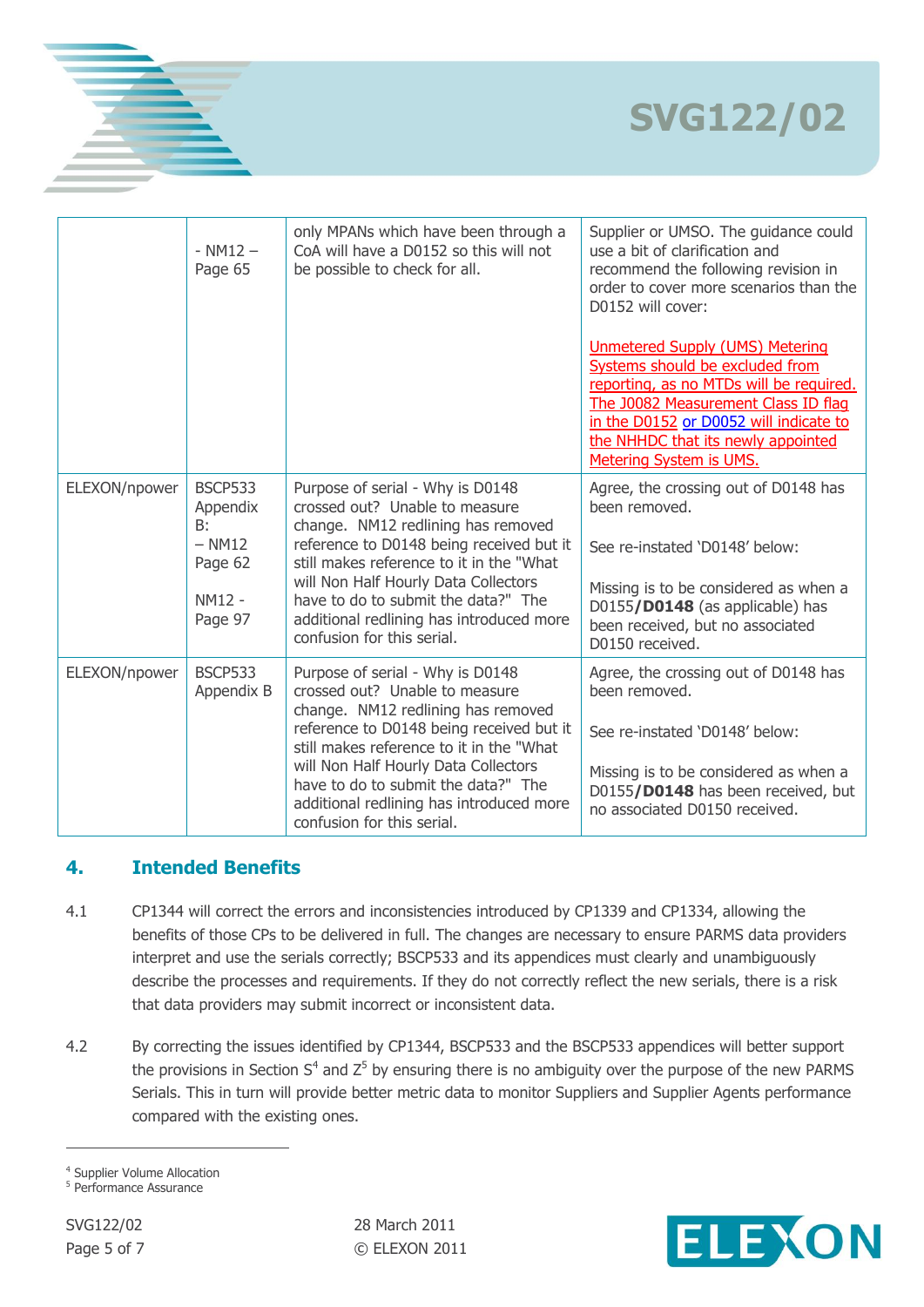

4.3 Additionally by correcting the errors in BSCP533, the intended benefits of the raising and implementation of CP1339 (significantly reducing the ELEXON effort associated with PARMS processes and allowing ELEXON to focus on other BSC activities by transferring the hosting and operation of the PARMS and business processes to a BSC Agent (Logica)) will be realised.

# **5. Impacts and Costs**

5.1 The following table summarises the ELEXON effort required to implement CP1344 and the Impact on market participants.

| <b>Market Participant</b>         | Cost/Impact                                                                                                                                                                                | <b>Implementation time needed</b>                               |
|-----------------------------------|--------------------------------------------------------------------------------------------------------------------------------------------------------------------------------------------|-----------------------------------------------------------------|
| <b>ELEXON</b><br>(Implementation) | Our implementation costs are 2 man days of<br>effort (equating to £480).<br>The effort includes applying the proposed<br>changes to BSCP533 and appendices, and<br>updating internal LWIs. | 01 July 2011 (as part of the June<br>2011 Release) is suitable. |
| <b>DC/DAs</b>                     | No additional cost or impact, providing it is<br>approved and implemented promptly alongside<br>CP1334                                                                                     | 01 July 2011 (as part of the June<br>2011 Release) is suitable. |
| LDSO, DNO                         | No impact                                                                                                                                                                                  | 01 July 2011 (as part of the June<br>2011 Release) is suitable. |
| <b>Supplier</b>                   | Minimal or no impact                                                                                                                                                                       | 01 July 2011 (as part of the June<br>2011 Release) is suitable. |

# **6. Implementation Approach**

6.1 The changes in CP1344 require implementation at the same time as CP1334 to ensure providers of PARMS data interpret and use the serials correctly, and to minimise costs to Party Agents.

# **7. Recommendations**

- 7.1 The SVG is requested to:
	- a) **AGREE** the proposed amendments to BSCP533, Appendix A, Appendix B and Appendix C; and
	- b) **APPROVE** CP1344 for implementation alongside CP1334 on 01 July 2011, as part of the June 2011 Release.

#### **Attachments:**

- Attachment A BSCP533 Redlined changes
- Attachment B BSCP533 Appendix A redlined Changes
- Attachment C BSCP533 Appendix B redlined Changes
- Attachment D BSCP533 Appendix C redlined Changes



**SVG122/02**